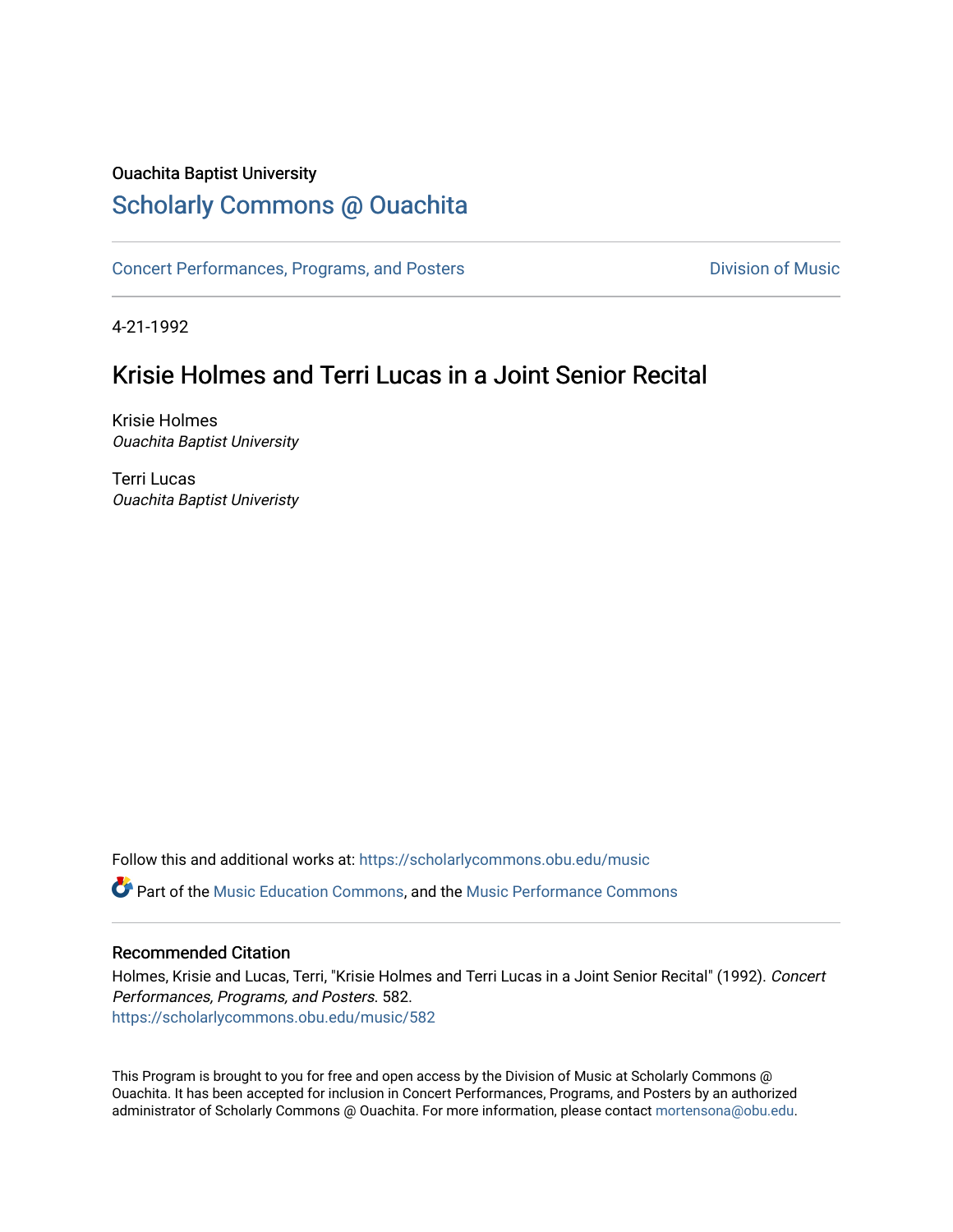Quachita Baptist University **Lehool of Music** 

presents



Piano

and

Terri Lucas

Mezzo-Soprano Jonathan Gary, Pianist

in

**Lenior Recital** 

**April 21, 1992** 7:30 p.m. Mabee Ane Arts Center Recital Hall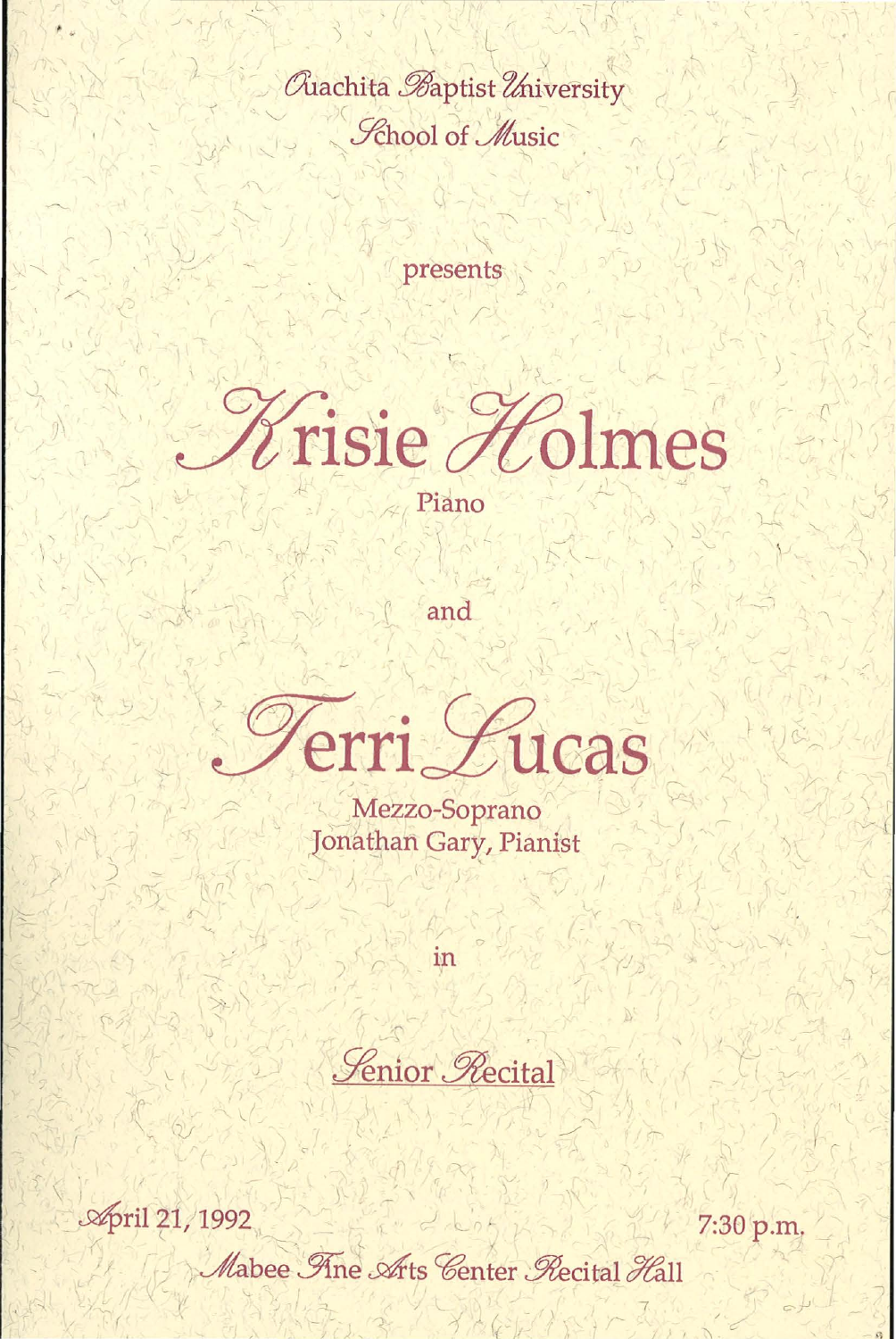Excursions, No. 1

*Samuel Barber*  $(1910 - 1981)$ 

Nocturne, Op. 15, No. 2

**Frederic Chopin**  $(1810 - 1949)$ 

Sonata in E Minor, Hob. XVI/34

Franz Joseph Haydn  $(1732 - 1809)$ 

Presto Adagio Molto vivace

**Consolation No. 3** 

**Franz Liszt**  $(1881 - 1886)$ 

**Bulgarian Dances** 

No. 2, 6

**Bela Bartok**  $(1881 - 1945)$ 

Miss Holmes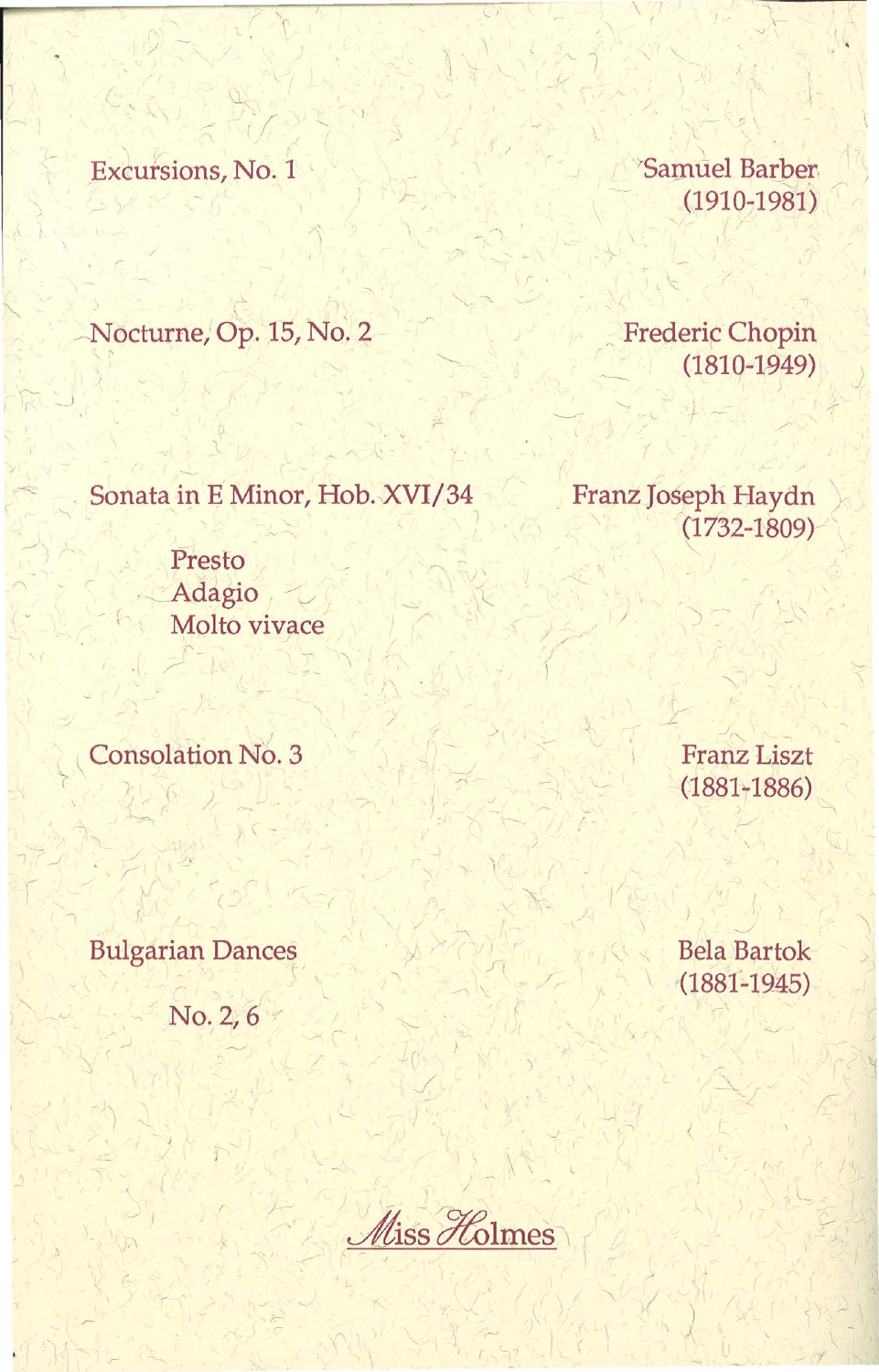Orfeo Che faro senza Euridice

**Statira** Song of the Indian Slave

**Scipione Africano** Ah! tristo scellerato

Bescheidene Liebe

Les Berceaux

Faust Faites-lui mes aveux

La Cloche

Love in the Dictionary

Christoph Willibald von Gluck  $(1714 - 1787)$ 

Francesco Cavalli  $(1602 - 1676)$ 

> **Hugo Wolf**  $(1860 - 1903)$

Gabriel Fauré  $(1825 - 1924)$ 

**Charles Gounod**  $(1818 - 1893)$ 

Camille Saint-Saëns  $(1835 - 1921)$ 

**Cecil Dougherty** 

Mrs. Lucas